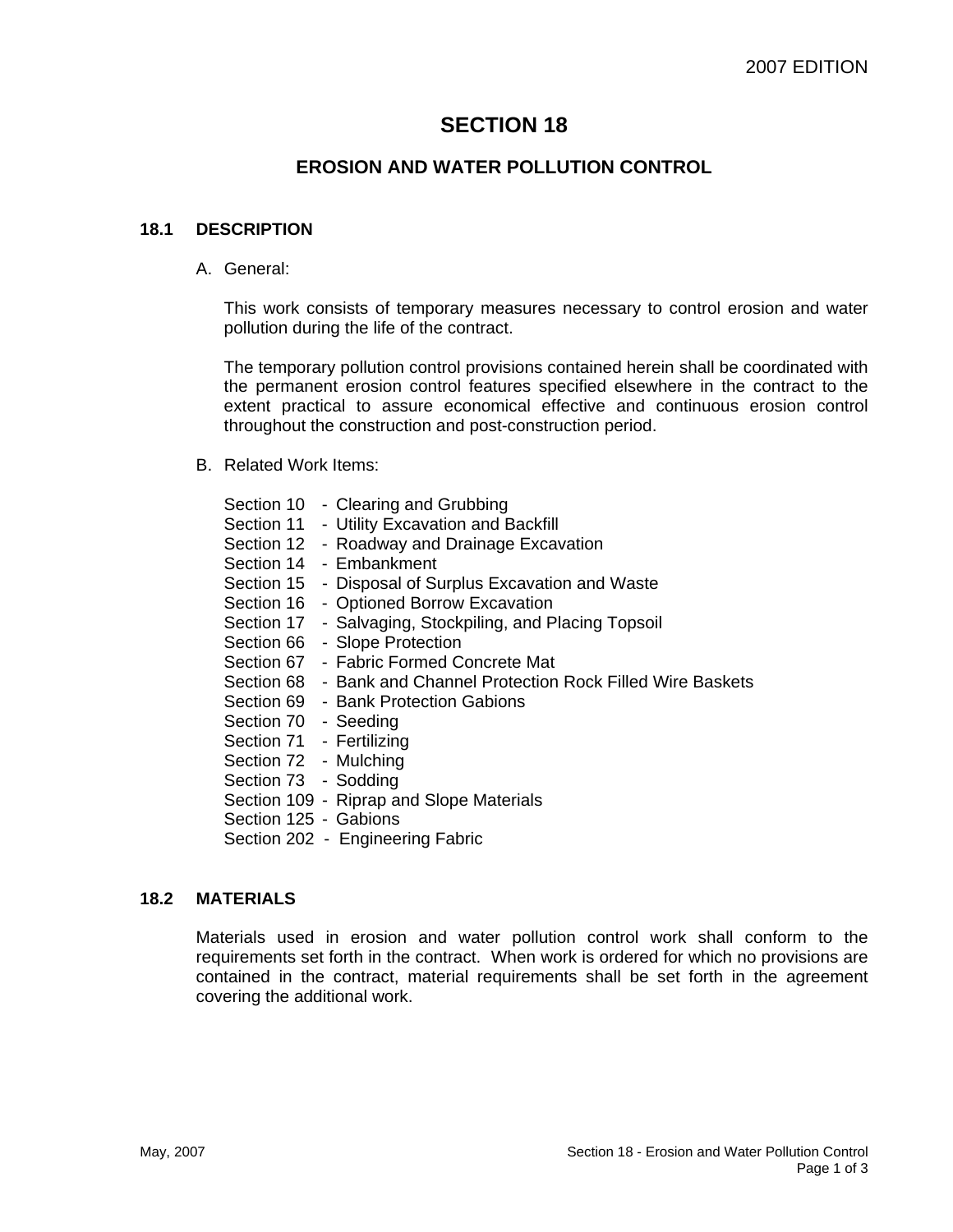# **18.3 CONSTRUCTION REQUIREMENTS**

#### A. Sequence:

The Contractor will be required to perform erosion and water pollution control measures in the sequence and manner outlined in the contract, unless otherwise ordered by the Engineer. Additional erosion and water pollution control measures found necessary after award of the contract shall be performed at such times and in the sequence ordered by the Engineer.

#### B. Prosecution:

The Contractor shall submit for approval at the pre-construction conference, his proposed schedule and method of operation for performance of temporary and permanent water pollution control measures.

Erosion and water control measures shall be continued in an orderly and progressive manner to the extent considered feasible and justified.

The Engineer has the authority to direct the Contractor to provide immediate permanent or temporary erosion and water pollution control measures to prevent contamination of adjacent streets, properties, streams or other watercourses, lakes, ponds, or other areas of water impoundment. Such work may involve the construction of temporary structures, berms, dikes, dams, sediment basins, slope drains, and use of temporary mulches, mats, seeding or other control devices or methods as necessary to control erosion.

Potential pollutants used during construction shall be stored or disposed of where runoff will not carry them into streams or lakes. Pollutants shall not be disposed of in streams or lakes.

Contractor equipment yards and service areas shall be located or bermed so runoff from the areas and pollutants do not reach waterways or impoundments of water.

In the event of conflict between these requirements and pollution control laws, rules, or regulation of other Federal or State or local agencies, the more restrictive laws, rules or regulations shall apply.

#### **18.4 METHOD OF MEASUREMENT**

Erosion control measures shown on the plans will be measured as provided in the applicable specification for the contract items involved.

Erosion control measures not covered by contract items will be measured as extra work in accordance with Section 7 of this specification.